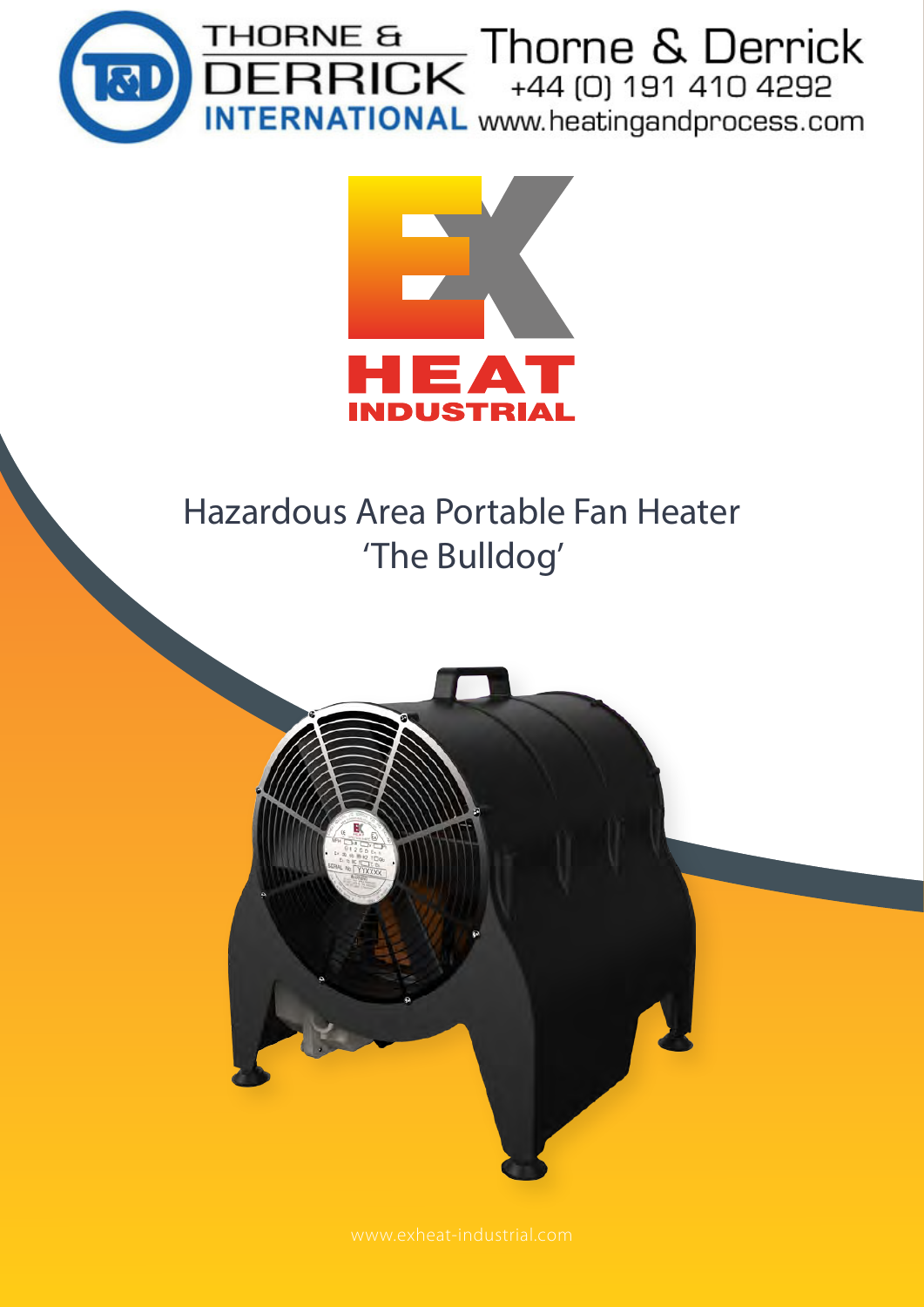# MFH 'The Bulldog' Portable Fan Heater



EXHEAT Industrial's MFH 'The Bulldog' Portable Fan Heater is the world's first truly portable hazardous area fan assisted heater. The Bulldog combines efficient design with simple functionality to provide a portable heating solution for use in hazardous environments where the atmosphere is classified as Zone 1 or 2 (IIA, IIB and H2). Certified

to the new BS EN ISO 80079-36 and BS EN ISO 80079-37 standards for constructional safety, The Bulldog comes ready to 'plug and play' with the option of fitting a plug, or hard wiring to an isolator unit.

The casing is moulded from a steel reinforced polymer which makes The Bulldog tough and durable. Using adjustable feet, the heater can be angled to allow for flexibility in its positioning and, with its compact design, can be easily stored or transported.

The Bulldog can be used with or without ducting to provide a warm stream of air that can be felt metres away, even in ambient temperatures as low as -40°C and up to +40°C. The heater can optionally be fitted with an additional safety device above and beyond the requirements of the certification.

The Bulldog is patent pending, application number 1614657.3

### **FEATURES**

- Compact and rigid housing suitable for onshore and offshore usage for typical applications such as offshore installations, gas installations, aircraft hangars, munition stores, spray shops, battery stores, fuel servicing areas, portable washdown heaters and many more.
- Portable and lightweight, allowing for single user manipulation / operation. Can be supplied on a long flying lead to get heat where you need it.
- Up to 6kW. The heater can be directed at an engineer working in a larger space, or at the same time, warm a mid-sized room to a comfortable operating temperature for all within.
- The Bulldog's design increases efficiency, providing a warmer flow of air for the operator at up to 5m.
- Suitable for ambient temperatures as low as -40ºC and up to +40°C.
- Available in T3 and T4 temperature classes.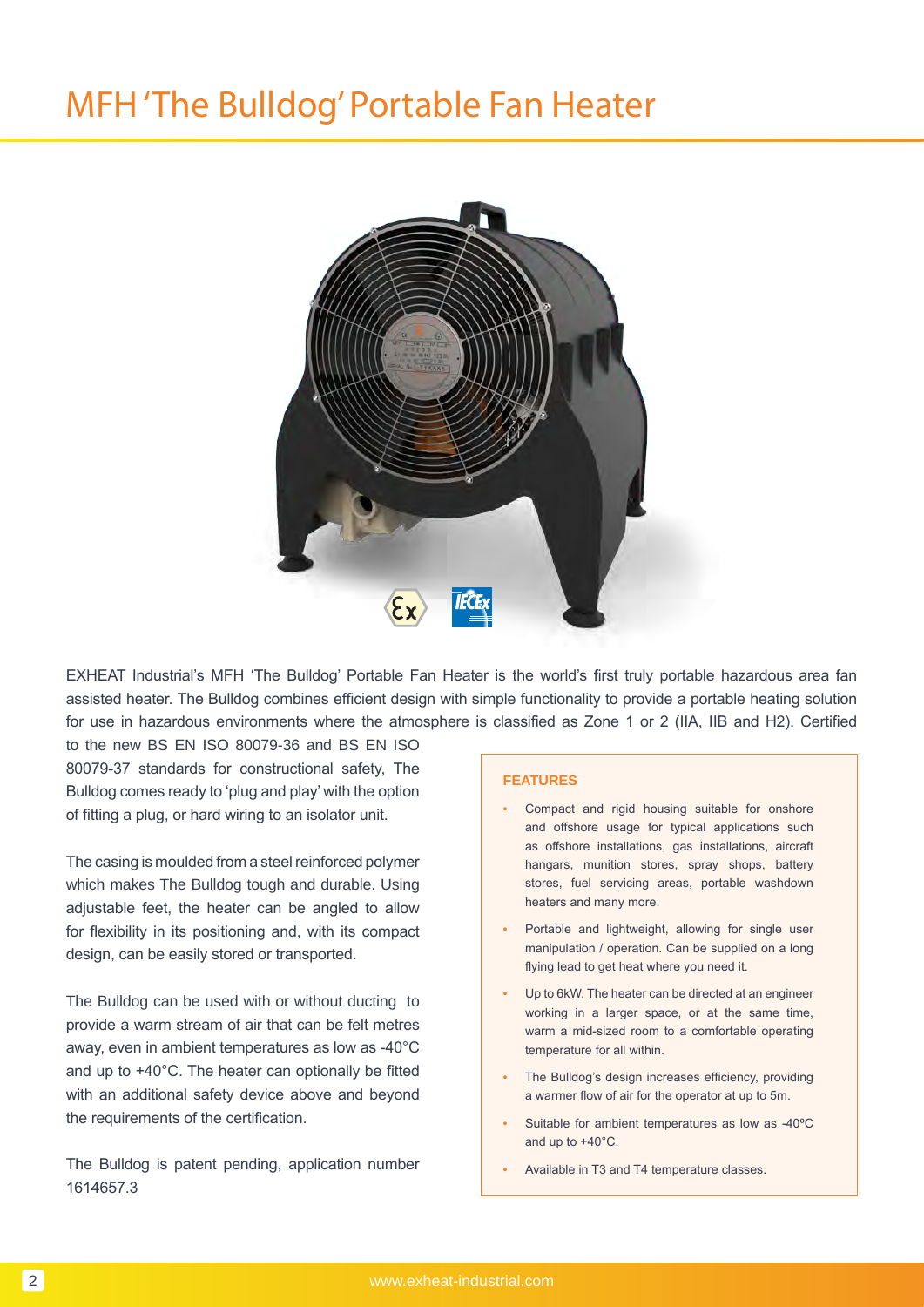



| <b>Certification</b>      | <b>ATEX</b><br>$\circledR$ II 2 G D Ex h<br>Ex db eb $IB + H2$ T3 to T4 Gb<br>Ex tb IIIC $T200^{\circ}$ C to $T135^{\circ}$ C Db                                                                                                        | <b>IECEX</b><br>Ex db eb IIB $+$ H2 T3 to T4 Gb<br>Ex tb IIIC $T200^{\circ}$ C to $T135^{\circ}$ C Db |  |  |  |  |  |
|---------------------------|-----------------------------------------------------------------------------------------------------------------------------------------------------------------------------------------------------------------------------------------|-------------------------------------------------------------------------------------------------------|--|--|--|--|--|
| <b>Main Materials</b>     | Casing: PA66 30% with EMI shielding<br>Impeller: PA66 30% with EMI shielding with epoxy coated aluminium hub<br>Ex d Enclosure: Anodised extruded aluminium<br>Ex e Enclosure: Stainless steel<br>Motor Housing: Epoxy coated aluminium |                                                                                                       |  |  |  |  |  |
| <b>Mounting</b>           | Adjustable feet at each corner allow for a stable standing on uneven surfaces                                                                                                                                                           |                                                                                                       |  |  |  |  |  |
| <b>Voltage</b>            | Single phase 110V to 277V, three phase 380V to 690V 50/60Hz                                                                                                                                                                             |                                                                                                       |  |  |  |  |  |
| <b>Element</b>            | Finned stainless steel tubular elements                                                                                                                                                                                                 |                                                                                                       |  |  |  |  |  |
| <b>Dimensions</b>         | Length 475mm, width 470mm, height 530mm                                                                                                                                                                                                 |                                                                                                       |  |  |  |  |  |
| <b>Ingress Protection</b> | IP <sub>65</sub>                                                                                                                                                                                                                        |                                                                                                       |  |  |  |  |  |
| Weight                    | 25kg, excluding cable and any optional components                                                                                                                                                                                       |                                                                                                       |  |  |  |  |  |
| <b>Patent</b>             | Patent pending, application number 1614657.3                                                                                                                                                                                            |                                                                                                       |  |  |  |  |  |

| <b>Performance Data</b> | At 50Hz             | At 60Hz             |
|-------------------------|---------------------|---------------------|
| Air Velocity            | 4.8 <sub>m/s</sub>  | 5.0 <sub>m</sub> /s |
| Fan Speed               | 1380min-1           | 1460min-1           |
| <b>Motor Rating</b>     | 0.09kW              | 0.09kW              |
| Sound Pressure          | 65dB                | 68dB                |
| Air Throw               | 8.8m                | 9.4 <sub>m</sub>    |
| <b>Face Velocity</b>    | 3.6 <sub>m</sub> /s | 4.3 <sub>m</sub> /s |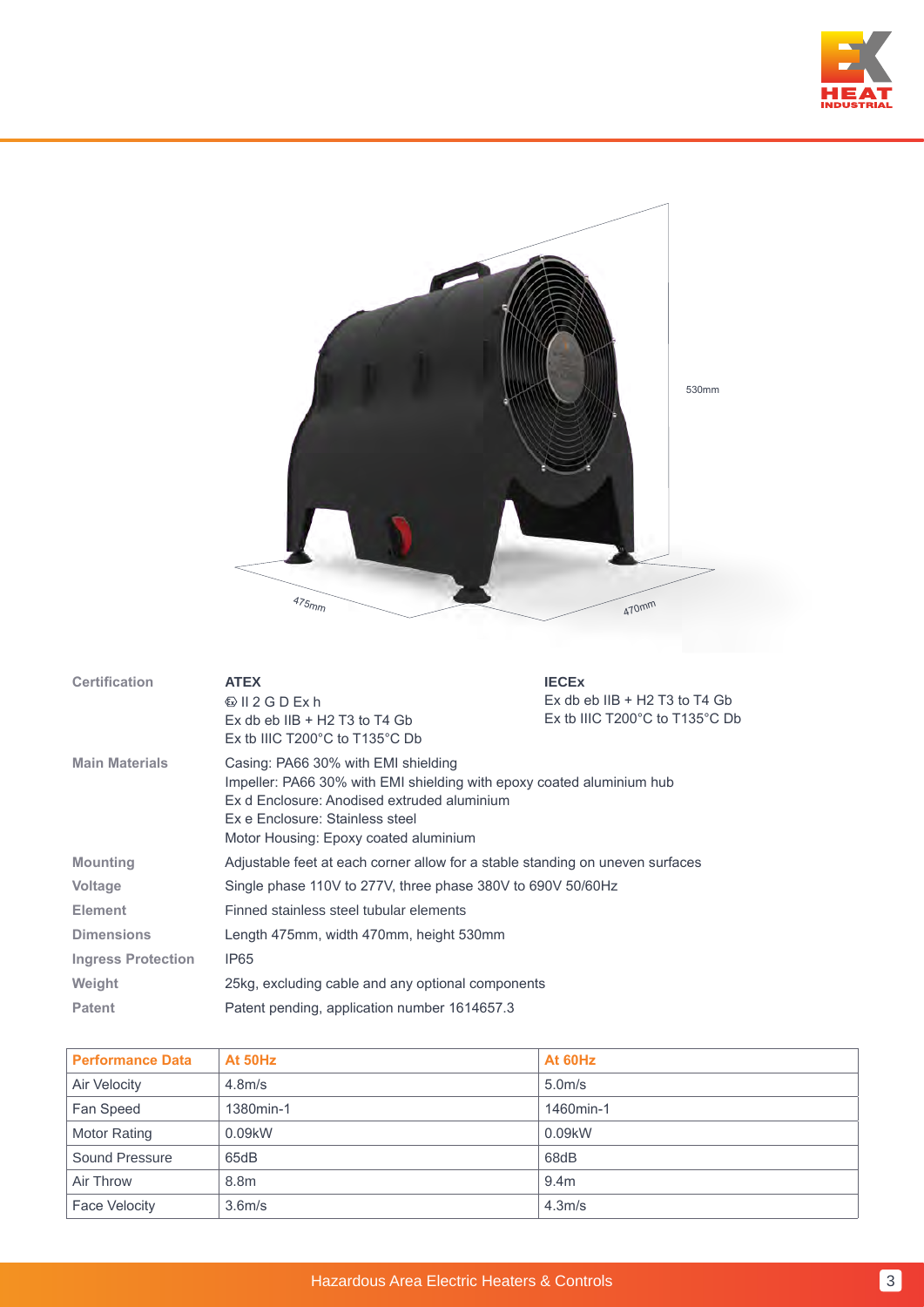# Performance Data

| <b>Model</b> | Voltage * | Phase **                  | T.<br><b>Class</b> | <b>Nominal</b><br>Output<br>(kW) | Air<br><b>Flow</b><br>$(m^3/hr)$ |      | Air Temp.<br><b>Delta</b><br>$(^{\circ}C/^{\circ}F)$ *** |             | <b>Max</b><br><b>Current</b><br>$(A)$ **** |
|--------------|-----------|---------------------------|--------------------|----------------------------------|----------------------------------|------|----------------------------------------------------------|-------------|--------------------------------------------|
|              |           |                           |                    |                                  | 50Hz                             | 60Hz | 50Hz                                                     | 60Hz        |                                            |
| MFH-5.5-220  | 220       | $\mathbf{1}$              | T <sub>3</sub>     | 5.5                              | 1050                             | 1260 | 16.2 / 29.2                                              | 13.5 / 24.3 | 25.6                                       |
| MFH-6-230    | 230       | $\mathbf{1}$              | T <sub>3</sub>     | 6                                | 1050                             | 1260 | 17.7 / 31.8                                              | 14.7 / 26.5 | 26.7                                       |
| MFH-5.5-240  | 240       | $\mathbf{1}$              | T <sub>3</sub>     | 5.5                              | 1050                             | 1260 | 16.2 / 29.2                                              | 13.5 / 24.3 | 23.5                                       |
| MFH-6-254    | 254       | $\mathbf{1}$              | T <sub>3</sub>     | 6                                | 1050                             | 1260 | 17.7 / 31.8                                              | 14.7 / 26.5 | 24.2                                       |
| MFH-6-277    | 277       | $\mathbf{1}$              | T <sub>3</sub>     | 6                                | 1050                             | 1260 | 17.7 / 31.8                                              | 14.7 / 26.5 | 22.3                                       |
| MFH-5.5-380  | 380       | 3                         | T <sub>3</sub>     | 5.5                              | 1050                             | 1260 | 16.2 / 29.2                                              | 13.5 / 24.3 | 9.0                                        |
| MFH-6-400    | 400       | 3                         | T <sub>3</sub>     | 6                                | 1050                             | 1260 | 17.7 / 31.8                                              | 14.7 / 26.5 | 9.3                                        |
| MFH-5.5-415  | 415       | $\sqrt{3}$                | T <sub>3</sub>     | 5.5                              | 1050                             | 1260 | 16.2 / 29.2                                              | 13.5 / 24.3 | 8.3                                        |
| MFH-6-440    | 440       | 3                         | T <sub>3</sub>     | 6                                | 1050                             | 1260 | 17.7 / 31.8                                              | 14.7 / 26.5 | 8.5                                        |
| MFH-6-480    | 480       | $\sqrt{3}$                | T <sub>3</sub>     | $\,6$                            | 1050                             | 1260 | 17.7 / 31.8                                              | 14.7 / 26.5 | 7.8                                        |
| MFH-6-600    | 600       | 3                         | T <sub>3</sub>     | 6                                | 1050                             | 1260 | 17.7 / 31.8                                              | 14.7 / 26.5 | 6.4                                        |
| MFH-6-690    | 690       | $\sqrt{3}$                | T <sub>3</sub>     | $\,6$                            | 1050                             | 1260 | 17.7 / 31.8                                              | 14.7 / 26.5 | 5.6                                        |
| MFH-2.5-110  | 110       | $\mathbf{1}$              | T4                 | 2.5                              | 1050                             | 1260 | 7.4 / 13.3                                               | 6.1 / 11.1  | 23.3                                       |
| MFH-3-120    | 120       | $\mathbf{1}$              | T4                 | $\mathfrak{S}$                   | 1050                             | 1260 | 8.8 / 15.9                                               | 7.4 / 13.3  | 25.6                                       |
| MFH-2.75-220 | 220       | 1                         | T <sub>4</sub>     | 2.75                             | 1050                             | 1260 | 8.1 / 14.6                                               | 6.8 / 12.2  | 13.1                                       |
| MFH-3-230    | 230       | $\mathbf{1}$              | T <sub>4</sub>     | $\mathfrak{B}$                   | 1050                             | 1260 | 8.8 / 15.9                                               | 7.4 / 13.3  | 13.6                                       |
| MFH-2.75-240 | 240       | 1                         | T <sub>4</sub>     | 2.75                             | 1050                             | 1260 | 8.1 / 14.6                                               | 6.8 / 12.2  | 12.1                                       |
| MFH-3-254    | 254       | $\mathbf{1}$              | T <sub>4</sub>     | $\mathfrak{B}$                   | 1050                             | 1260 | 8.8 / 15.9                                               | 7.4 / 13.3  | 12.4                                       |
| MFH-3-277    | 277       | 1                         | T <sub>4</sub>     | 3                                | 1050                             | 1260 | 8.8 / 15.9                                               | 7.4 / 13.3  | 11.4                                       |
| MFH-2.75-380 | 380       | $\sqrt{3}$                | T <sub>4</sub>     | 2.75                             | 1050                             | 1260 | 8.1 / 14.6                                               | 6.8 / 12.2  | 4.8                                        |
| MFH-3-400    | 400       | $\sqrt{3}$                | T <sub>4</sub>     | 3                                | 1050                             | 1260 | 8.8 / 15.9                                               | 7.4 / 13.3  | 4.9                                        |
| MFH-2.75-415 | 415       | $\ensuremath{\mathsf{3}}$ | T4                 | 2.75                             | 1050                             | 1260 | 8.1 / 14.6                                               | 6.8 / 12.2  | 4.4                                        |
| MFH-3-440    | 440       | 3                         | T4                 | 3                                | 1050                             | 1260 | 8.8 / 15.9                                               | 7.4/13.3    | 4.6                                        |
| MFH-3-480    | 480       | 3                         | T4                 | 3                                | 1050                             | 1260 | 8.8 / 15.9                                               | 7.4/13.3    | 4.3                                        |
| MFH-3.7-600  | 600       | 3                         | T <sub>4</sub>     | 3.7                              | 1050                             | 1260 | 10.9 / 19.6                                              | 9.1 / 16.4  | 4.2                                        |
| MFH-3.7-690  | 690       | $\ensuremath{\mathsf{3}}$ | T4                 | 3.7                              | 1050                             | 1260 | 10.9 / 19.6                                              | 9.1 / 16.4  | 3.7                                        |

Voltage tolerance +0/-10%.

\*\* Minimum SWA multicore cables required: 3Ph 380V–690V heaters require 4mm², 1Ph 220V-277V T4 heaters require 4mm², 110V-120V T4 & 220V-277V T3 heaters require 6mm², 110V-120V T3 heaters require 10mm².

\*\*\* ΔT (Delta T) refers to the air temperature difference at the inlet and outlet. For example, if the ambient is +6°C and the ΔT (temperature rise) is 15°C, then the outlet will be +21°C.

\*\*\*\* The maximum current includes the maximum motor inrush.

All values based on 25m cable lengths and an acceptable voltage drop of 4% at +40°C ambient.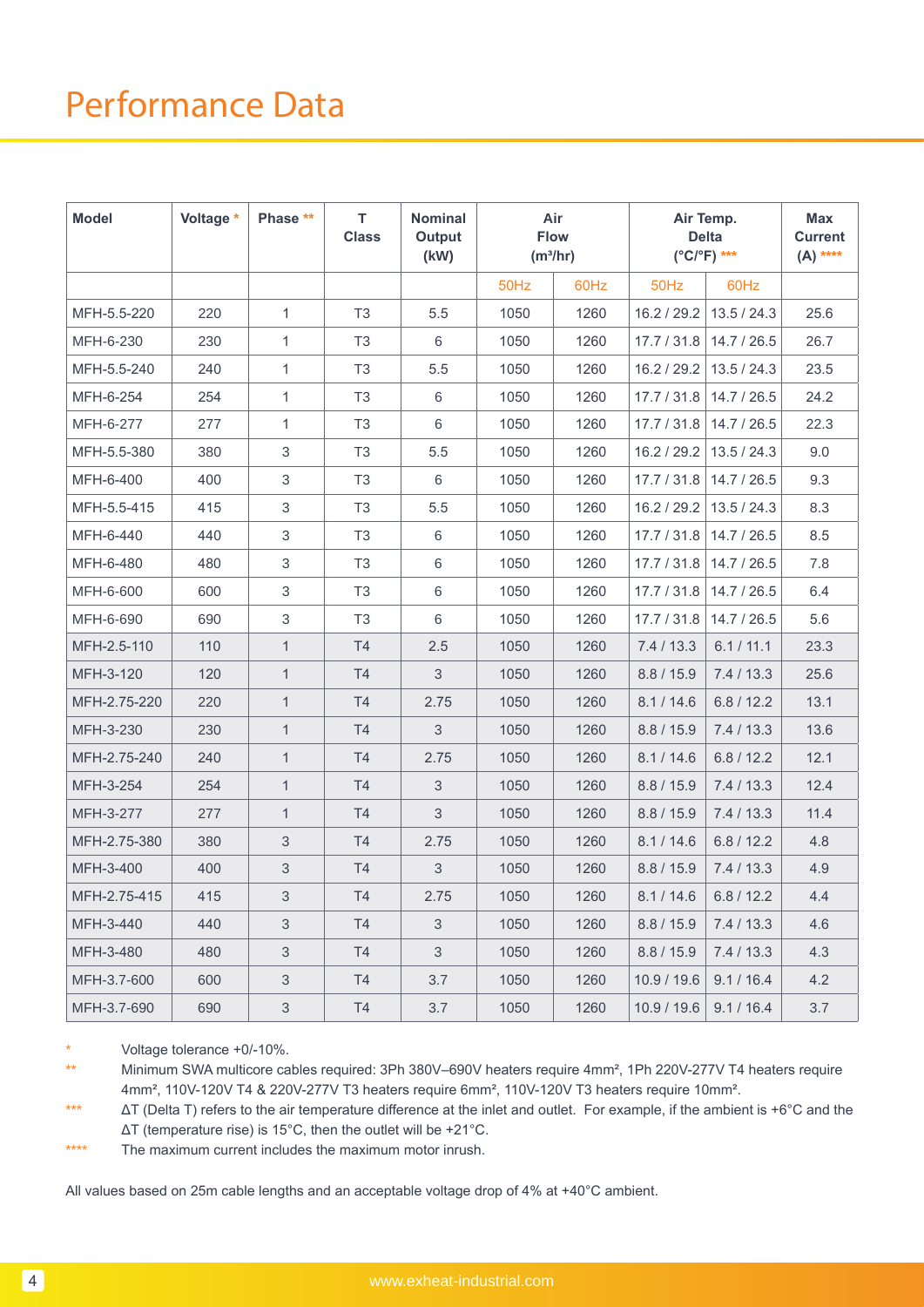





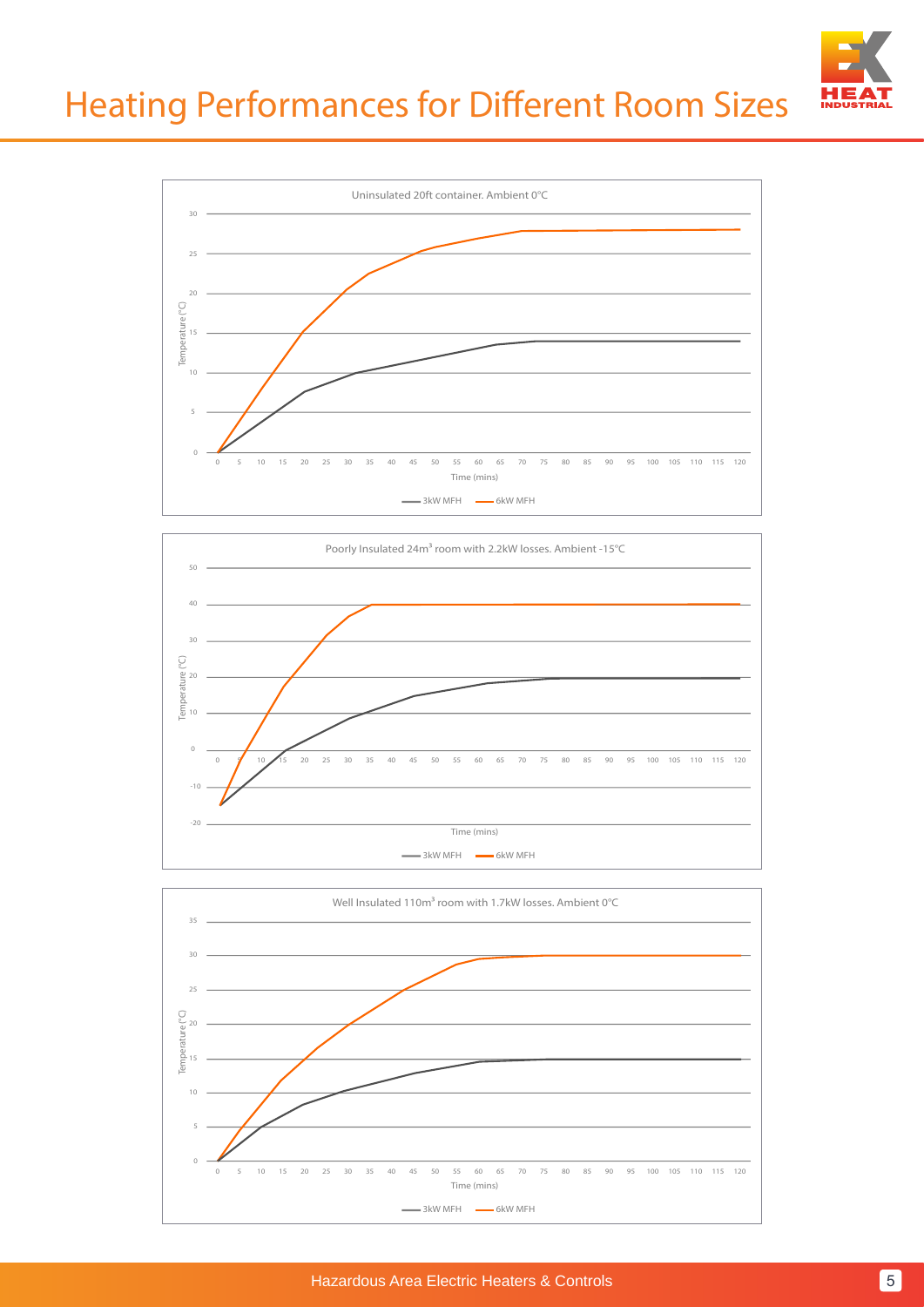# **Constructional Safety**

In 2016, two new standards were issued to replace the now withdrawn EN 13463 range of standards that are to protect non-electrical equipment for use in potentially explosive atmospheres. Adding to the IEC 80079 range of standards, EN ISO 80079-36 and EN ISO 80079-37 were published.

# $\langle x \rangle$  | 2 G D Ex h

Products protected by constructional safety, control of an ignition source and liquid immersion have their ATEX markings suffixed by the letters 'c', 'b' and 'k' respectively. The new standards have compressed these three concepts into a single protection and allow the new Ex h marking to be used.

By including a fan in the design, the ATEX requirements in EN 14986 were triggered, which calls on the requirement for constructional safety markings. The Bulldog is one of the first products to be marked with the new Ex h markings and has undergone additional testing over and above the standard electrical and mechanical requirements of the EN IEC 60079 range of standards in order to confirm compliance.

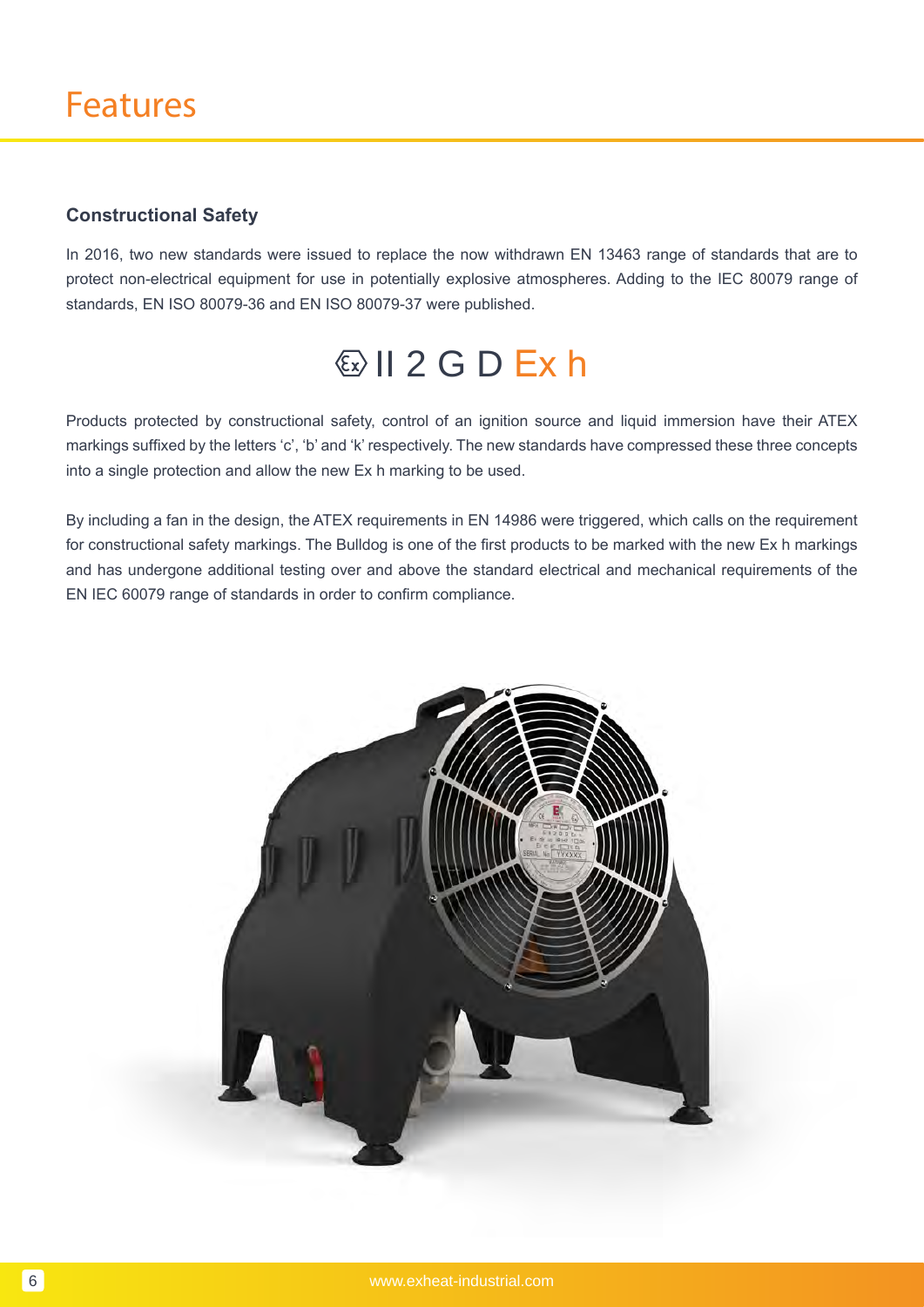



# **Element Design**

The tubular elements are constructed using a premium nickel chrome resistance wire, compacted in a high purity magnesium oxide powder and sheathed in environment resistant stainless steel. Each fin is fully soldered into place to improve the thermal transfer away from the element sheath, allowing for more powerful elements to be run in the same conditions whilst maintaining the temperature class.

EXHEAT Industrial's patented formation of the curved element allows for a circular element to fit in a circular casing, unlike normal hazardous area fan heaters that more commonly have a rectangular array.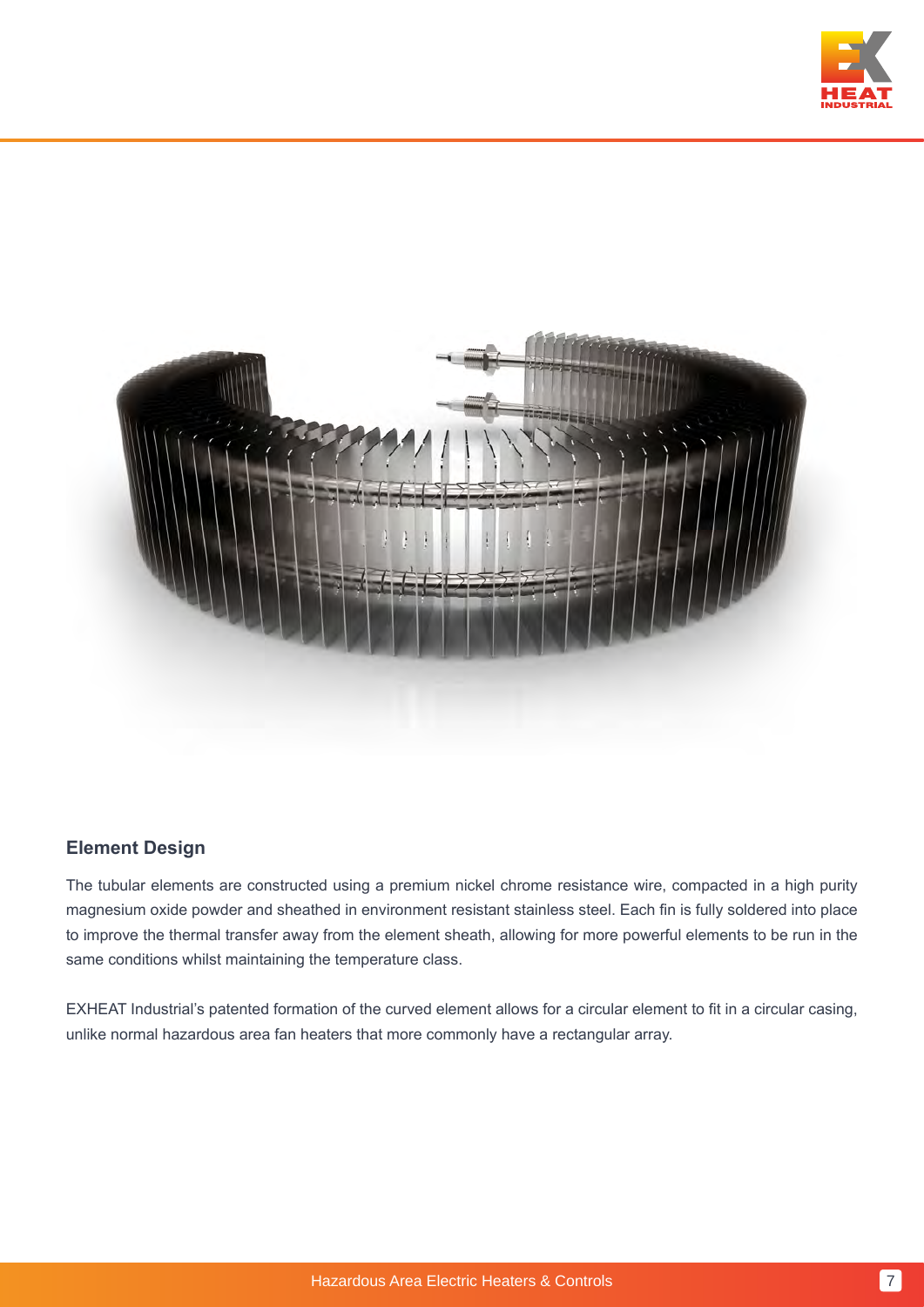## **Casing**

The Bulldog's casing has been designed to not only be tough and durable, but also assist with the movement of air through the heater, ensuring that optimum thermal transfer can be achieved.

The two part moulding is made from aliphatic polyamide (PA66) and is reinforced with both glass and steel fibres, which improve the strength of the base material whilst being electrically conductive to eradicate the chance of static build-up.

An additional benefit for the casing is that it has EMI shielding. This means that the electrical components inside have an increased protection from electromagnetic frequencies operating in close proximity.





### **Enclosures**

Comprising both a flameproof Ex d enclosure and an increased safety Ex e enclosure, The Bulldog allows for a single, neat cabling solution to ensure safe operation between the control solution, as well as the electrical connections to elements and motor. Affixing the two enclosures ensures that there are no looping wire runs to be caught in the impeller or heating elements.

Each enclosure can be accessed separately, whether to manually reset the protection device in the Ex d enclosure, or to undertake the routine maintenance within the Ex e.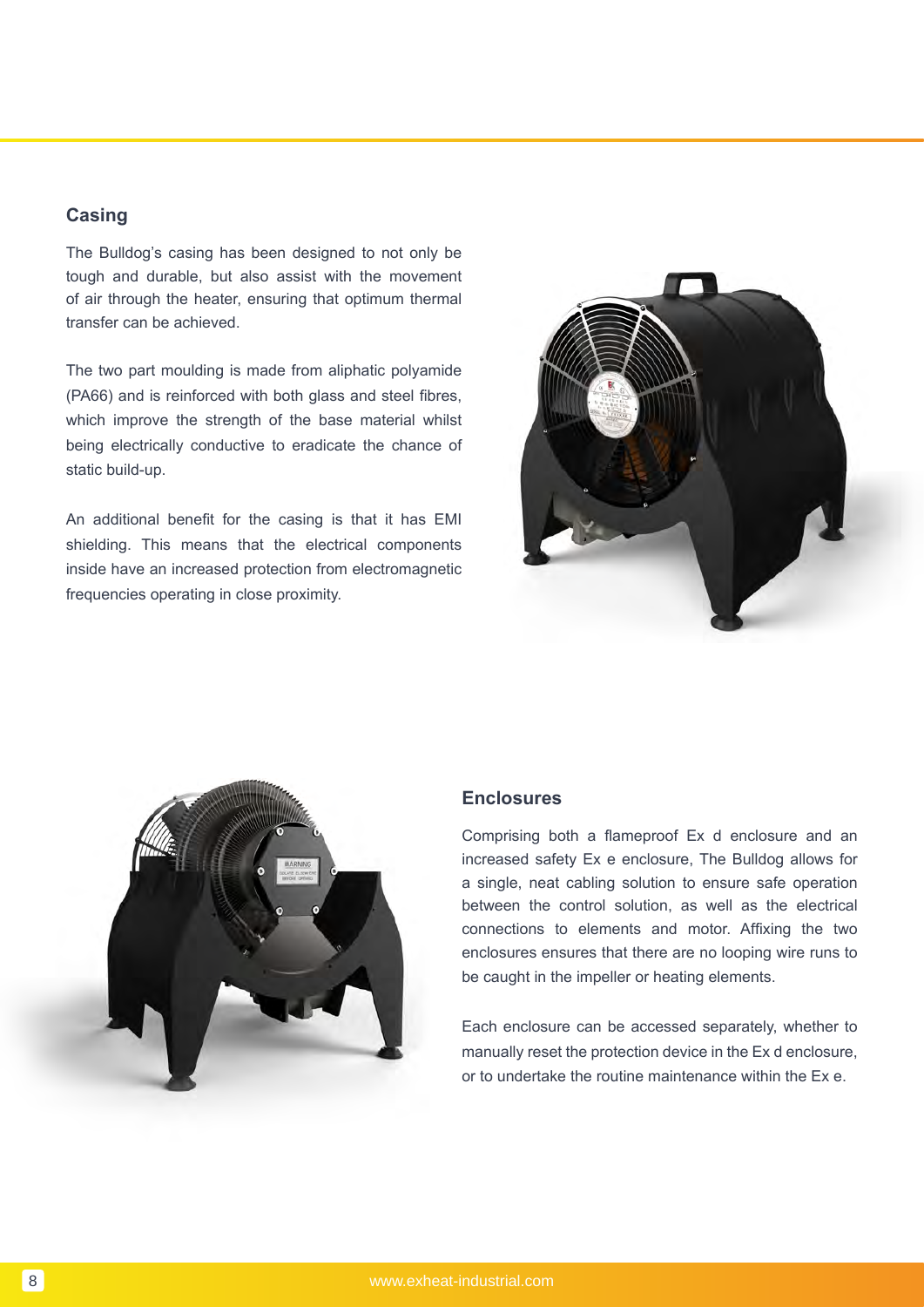

### **Aluminium Components**

By utilising aluminium for various other, normally heavier components, EXHEAT Industrial has been able to drastically reduce the 'normal' weight that is associated with a fan assisted heater. With the additional option of fixing castors instead of the standard adjustable feet, The Bulldog also has the ability to be moved around a room or facility effortlessly. All aluminium parts are protected for use in offshore environments whether by anodising or epoxy coating.

### **Stainless Construction**

By using stainless steel for the remaining components, fan guards, brackets and heat shield, etc, The Bulldog is safe to use in the harshest of working environments - both onshore and offshore. The design of each internal component has taken into account the effect it has on the air flow through the heater. EXHEAT Industrial's patented design covers both the brackets and the heatshield, ensuring that all the air is directed over the heating elements.





### **Overtemperature Protection**

The Bulldog is fitted with its own patented customised protection device which allows it to operate consistently at ambient temperatures as low as -40°C, where normal thermal protection circuits would struggle to run below 0°C.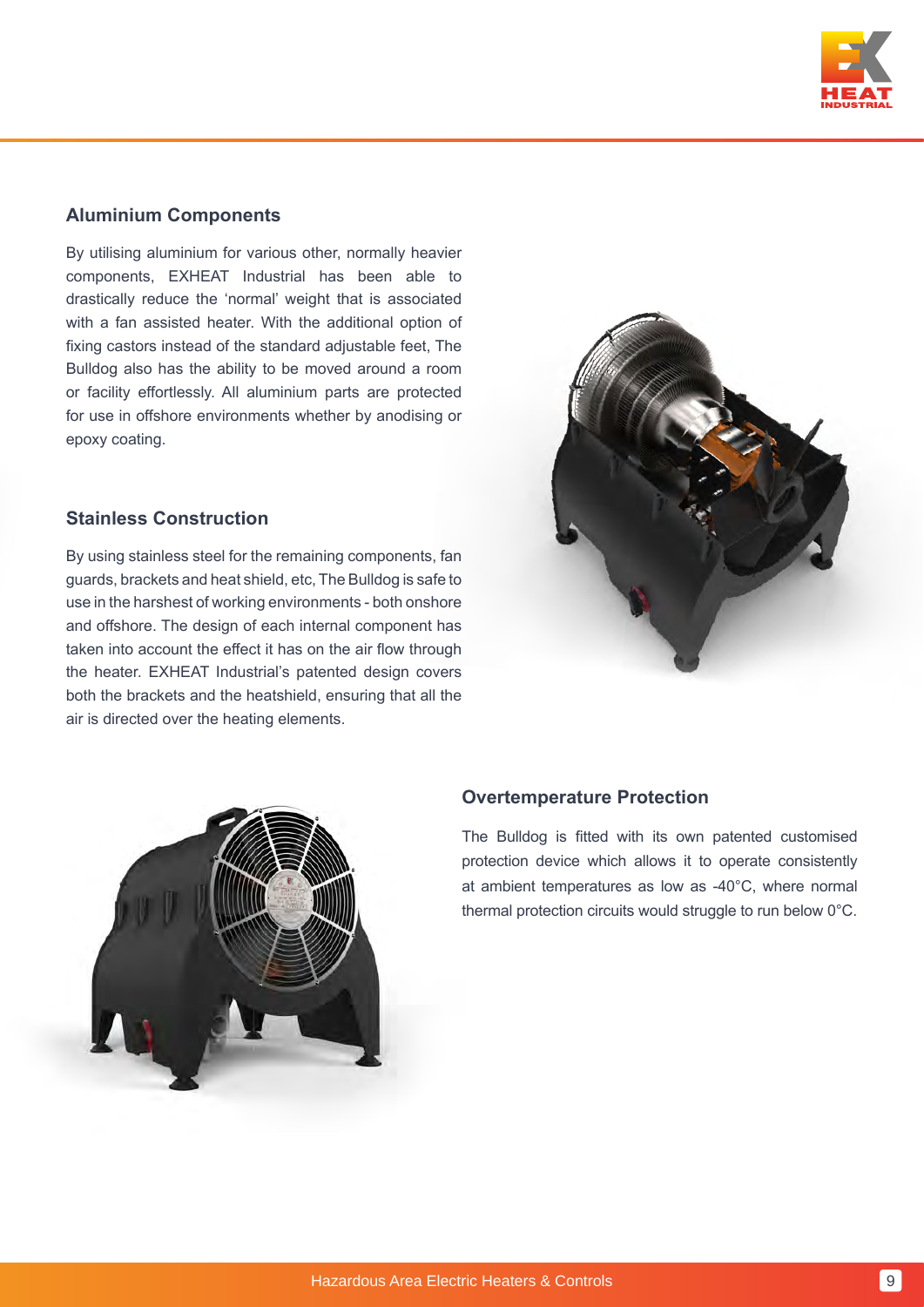





The isolator will be suitably rated for each heater and can be fitted to The Bulldog with up to 1 x M32 cable entry. Alternatively, the isolator may be mounted remotely which will require additional cable.

Emergency Stop Button

An emergency stop button can be supplied loose to be installed in the incoming power supply. This cannot be used in place of an isolator.



### Anti-Static Castors

The Bulldog can be supplied with 50mm anti-static castors in place of fixed feet. This allows for easy manoeuvrability of the heater, allowing you to get heat where you need it.

## Room / Air Sensing Thermostat

Supplied fitted to the heater, the thermostat can be set up to control the heating elements and motor, or just the heating elements, whichever is preferred.

### **Ducting**

Flexible ducting to direct warm air can be affixed to the heater using a stainless steel mounting bracket available in various lengths. Suitable for use in ambient temperatures as low as -40°C. Fixing instructions available on request.



Wall Mounting Brackets

Optional mounting bracket to allow for wall positioning. This requires a remote isolator to allow operation of the unit from an accessible position. The bracket is coated mild steel, with stainless steel option available on request.



Indicating Lamps

Indicating lamps can be fitted to The Bulldog to provide visual indication when the heater is live and energised.

### **Cable**

BS5467 approved SWA multicore cables, rated for ambient conditions and voltage, can be supplied cut to length with cable glands to allow for installation. Your installer may also advise that cables be fire rated to IEC 60331 and 60332 standards.

Parts are supplied by our recognised distributors. Pricing may vary. See page 4 for recommended multicore cable sizes.

### Plug

Our recognised distributors can supply a range of hazardous area plugs. If required, both plug and socket can be supplied. Pricing may vary.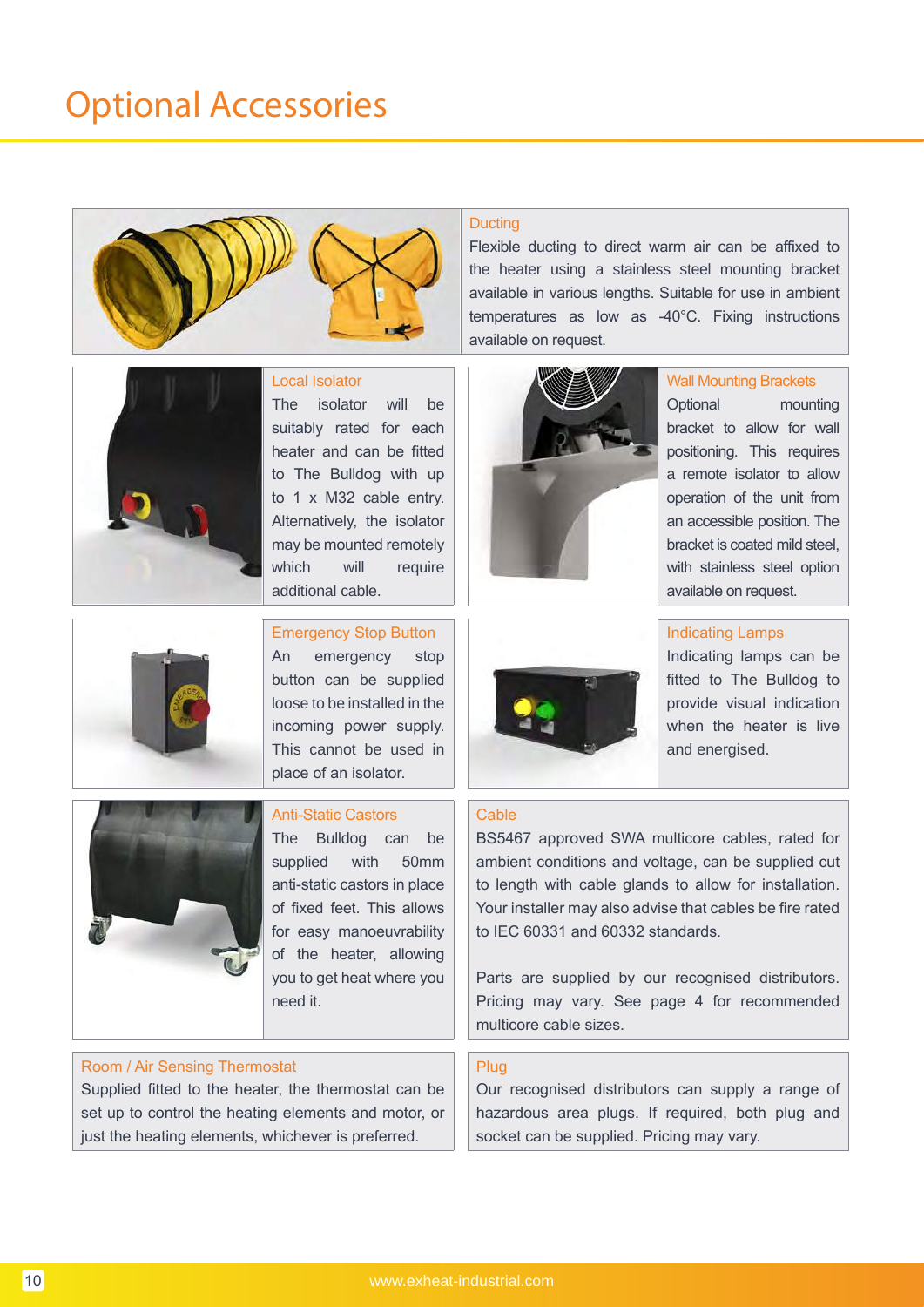

### **Warranty**

Our standard warranty is 18 months from date of despatch or 12 months from putting into service, whichever is earlier. Premiums for extended warranty on the motor and heating element parts only are available on request based on a maximum of 36 months from installation.

Please note that the associated Installation and Operating Manual and supporting Hazardous Area Certificates are available to view on our website www.exheat-industrial.com

## **Packing**

Recycled cardboard box design boarded all round for domestic shipments and air/sea worthy export packaging for export shipments.



## **How to Order**

Contact our UK recognised distributor Thorne & Derrick, quoting your model code and details about your specific application.

### **Thorne & Derrick International**

Unit 7 Lumley Court, Drum Industrial Estate Chester-le-Street, DH2 1AN

Tel: 0191 410 4292 Fax: 0191 411 1323 Email: exheat@thorneandderrick.co.uk Website: www.heatingandprocess.com